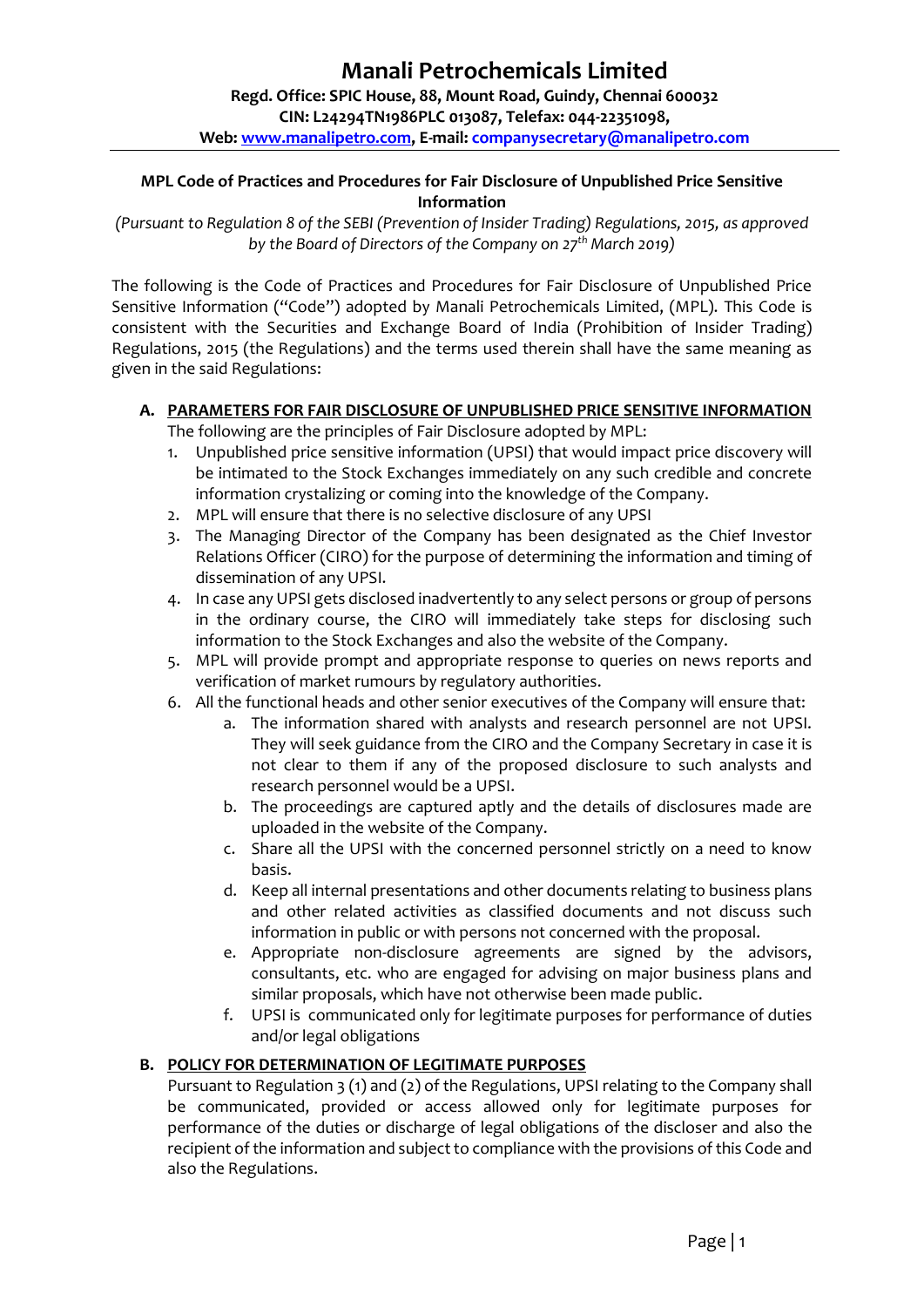Similarly no person shall procure UPSI except for legitimate purposes for performance of the duties or discharge of legal obligations and he shall comply with the requirements of this Code and also the Regulations

The Policy for Legitimate Purpose pursuant to Regulation 3 (2A) of the Regulations shall be the following:

- i. Legitimate Purposes of Disclosure shall be:
	- a. Disclosure for discharge of contractual or legal obligations or discharge of duties in relation to the Company by the person disclosing as well as receiving the information.
	- b. To illustrate, sharing of information in the ordinary course of business with the following persons, viz., Joint Venture partners, collaborators, lenders, customers, suppliers, merchant bankers, legal advisors, auditors, rating agencies, potential lenders, registrar and transfer agents, insolvency professionals or other advisors or consultants (collectively referred to as outsiders) with whom the Company is having business relationship and for the purpose of such adviser to discharge his contractual obligations arising out of such relationship.
- ii. Sharing of information with a view to evade or circumvent the prohibitions of the Regulations shall not be deemed to be a legitimate purpose and any such improper disclosure shall be dealt with in accordance with the provisions of the Regulations.
- iii. Any person in receipt of UPSI pursuant to a "legitimate purpose" shall be considered as an "insider" for the purposes of Regulations and the Code and due notice shall be given to such persons by the persons making the disclosure to maintain confidentiality of such UPSI in compliance with the Regulations.
- iv. Any person who receives UPSI knowing it to be an UPSI shall be deemed to have received notice from the Company of the requirement to maintain confidentiality and he shall be deemed to have agreed to such confidentiality requirements if he receives such UPSI.
- v. The Company shall maintain structured digital database containing the names of such persons or entities as the case may be with whom UPSI is shared under this Code read with the Regulations along with the Permanent Account Number or any other identifier authorized by law where Permanent Account Number is not available or as may be specified under the PIT Regulations from time to time.

# **C. PROCEDURE FOR INQUIRY IN CASE OF LEAK OF UPSI**

Leak of any UPSI in contravention of the provisions of the PIT Regulations and/or the confidentiality requirements shall be viewed very seriously and shall be dealt with as follows:

- i. When any leak is suspected the same shall be brought to the notice of the Compliance Officer (CO) who shall inform the MD/CIRO immediately. He shall initiate actions for a preliminary inquiry into the matter to determine if a more detailed inquiry is warranted. For this purpose the Compliance officer shall take the guidance of the MD/CIRO.
- ii. The CO based on the findings shall submit the findings of the preliminary assessment to the CIRO. If such findings point to a prima facie case for further actions the CIRO shall constitute an Inquiry Committee (IC) to conduct the investigation / enquiry process.